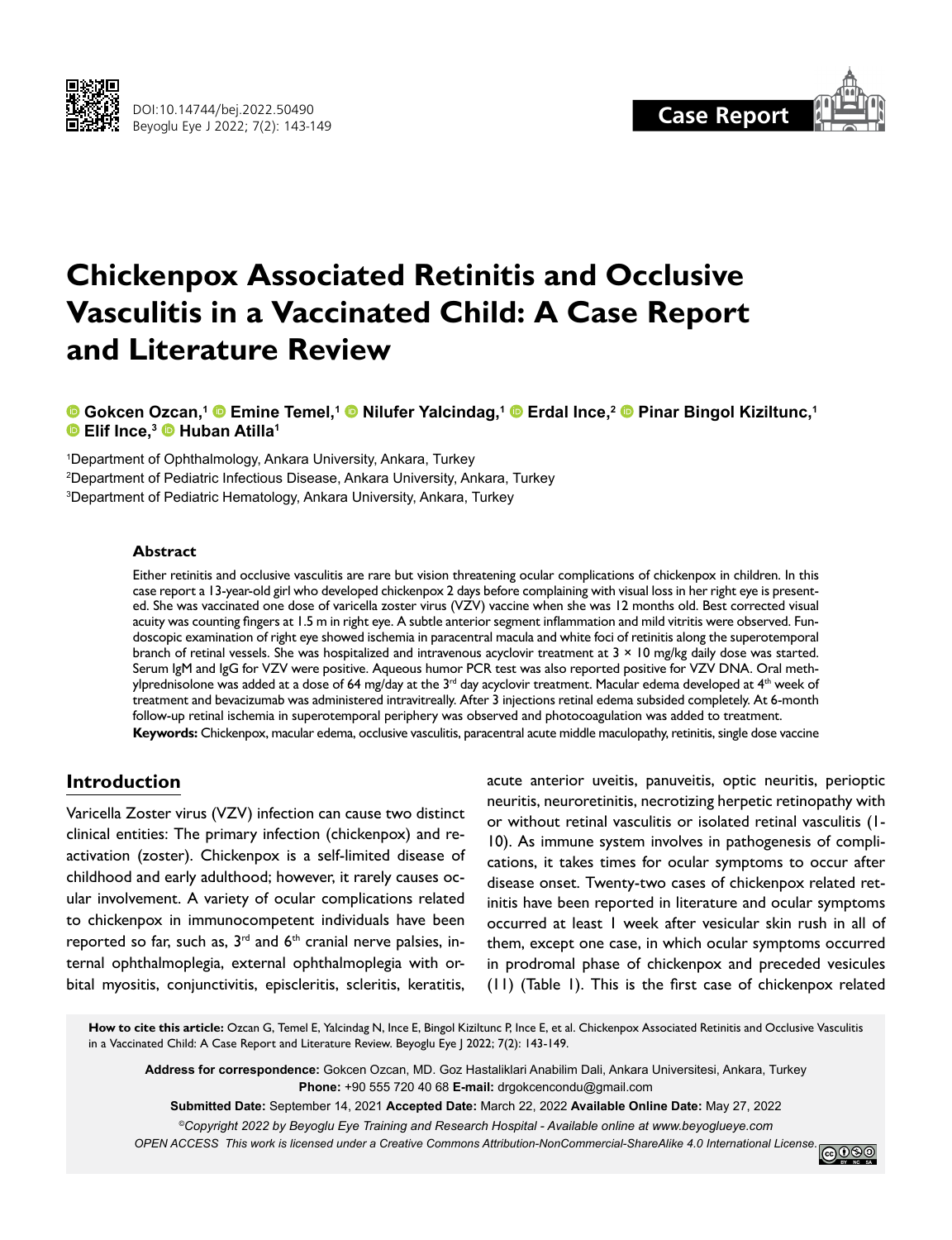|                               | Table 1. Reported Cases with Chickenpox Retinitis  |              |                |                        |                                                                              |                                                                                      |                                 |
|-------------------------------|----------------------------------------------------|--------------|----------------|------------------------|------------------------------------------------------------------------------|--------------------------------------------------------------------------------------|---------------------------------|
| Case<br>$\dot{\mathbf{z}}$    | Authors/Year                                       | Age/Gender   | Side           | Onset                  | <b>Anterior Segment</b>                                                      | <b>Posterior Segment</b>                                                             | <b>Clinical Scene</b>           |
|                               | Meredith <sup>[1]</sup> 1992<br>Capone and         | 2y/M         | ő              | 2 days before vesicles | Unremarkable                                                                 | Retinitis at posterior pole,<br>perivascular sheathing<br>Papillitis, phlebitis,     | Chickenpox retinitis, phlebitis |
| $\sim$                        | Gainesville <sup>[22]</sup> 1966<br>Copenhaver and | $3.5$ y/M    | <b>PO</b>      | 3 weeks after vesicles | Unremarkable                                                                 | Papillitis, retinitis at fovea                                                       | Chickenpox retinitis            |
| S                             | Lee and Charles <sup>[23]</sup> 2000               | 4 y/M        | ő              | 6 weeks after vesicles | Panuveitis                                                                   | peripheral retinal necrosis,<br>total retinal detachment<br>250° giant retinal tear, | Chickenpox ARN                  |
| 4                             | Yu et al.[8] 2018                                  | 4y/F         | ő              | 4 weeks after vesicles | moderate vitritis<br>2+ aqueous cell,                                        | Papillitis, temporal peripheral<br>necrotising retinitis and<br>retinal vasculitis   | Chickenpox ARN                  |
| LN,                           | Culbertson et al. <sup>[24]</sup> 1991             | <b>A/A 9</b> | <b>PO</b>      | 2 weeks after vesicles | Granulomatous KP,<br>moderate vitritis                                       | 360° multiple peripheral<br>retinitis                                                | Chickenpox ARN                  |
| $\bullet$                     | Aslan et al. <sup>[25]</sup> 2007                  | 17 y/N       | 8              | 2 weeks after vesicles | No aqueous cell, 2+<br>cells in vitreus                                      | Chorioretinitis at<br>posterior pole                                                 | Chickenpox chorioretinitis      |
| $\overline{ }$                | Matsuo et al.[26] 1990                             | 20y/F        | $\overline{5}$ | 3 weeks after vesicles | 2+ aqueous cells, KP,<br>$2+$ vitreous cells                                 | Necrotic retina limited<br>to periphery                                              | Chickenpox ARN                  |
| $\infty$                      | Kitamei et al. <sup>[6]</sup> 2012                 | 21 y/N       | 8              | 2 weeks after vesicles | mutton-fat KP, and<br>Koeppe's nodules,<br>3+ aqueous cells,<br>vitreus haze | Sheathing of retinal veins,<br>spots in peripheral retina<br>and yellow-cotton wool  | Chickenpox ARN                  |
| ᡡ                             | Smith and Chee <sup>[27]</sup> 2000                | 21 y/N       | <b>S</b>       | 2 weeks after vesicles | Aqueous cells,<br>dense vitritis                                             | Necrotizing retinitis in<br>periphery                                                | Chickenpox ARN                  |
| $\subseteq$                   | Smith and Chee <sup>[27]</sup> 2000                | 23y/F        | ő              | I weeks after vesicles | inflammation, vitritis<br>Anterior chamber                                   | Peripheral retinitis, U-shaped<br>tear, total retinal<br>detachment                  | Chickenpox ARN                  |
| $\equiv$                      | Matsuo et al. <sup>[26]</sup> 1990                 | 26 y/F       | <b>PO</b>      | 4 weeks after vesicles | 3+ aqueous cells, KP,<br>$2+$ vitreous cells                                 | Retinal exudates in the<br>peripheral                                                | Chickenpox ARN                  |
| $\overline{a}$                | Kelly and Rosenthal <sup>[7]</sup> 1990            | 27y/F        | 8              | 2 weeks after vesicles | I+aqueous cells,<br>$2+$ vitreous cells                                      | Chorioretinitis 360° of<br>the periphery,<br>Perivasculitis                          | Chickenpox ARN                  |
| $\mathbf{\underline{\Gamma}}$ | Culbertson et al. <sup>[24]</sup> 1991             | 28 y/F       | 8              | 5 days after vesicles  | Granulomatous KP,<br>vitritis                                                | Peripheral retinitis,<br>vascular sheathing                                          | Chickenpox ARN                  |
| $\overline{4}$                | Matsuo et al. <sup>[24]</sup> 1990                 | 29y/F        | 8              | 20 days after vesicles | 3+ aqueous cells, KP,<br>I+ vitreous cells                                   | Retinal exudates in the<br>peripheral fundus                                         | Chickenpox ARN                  |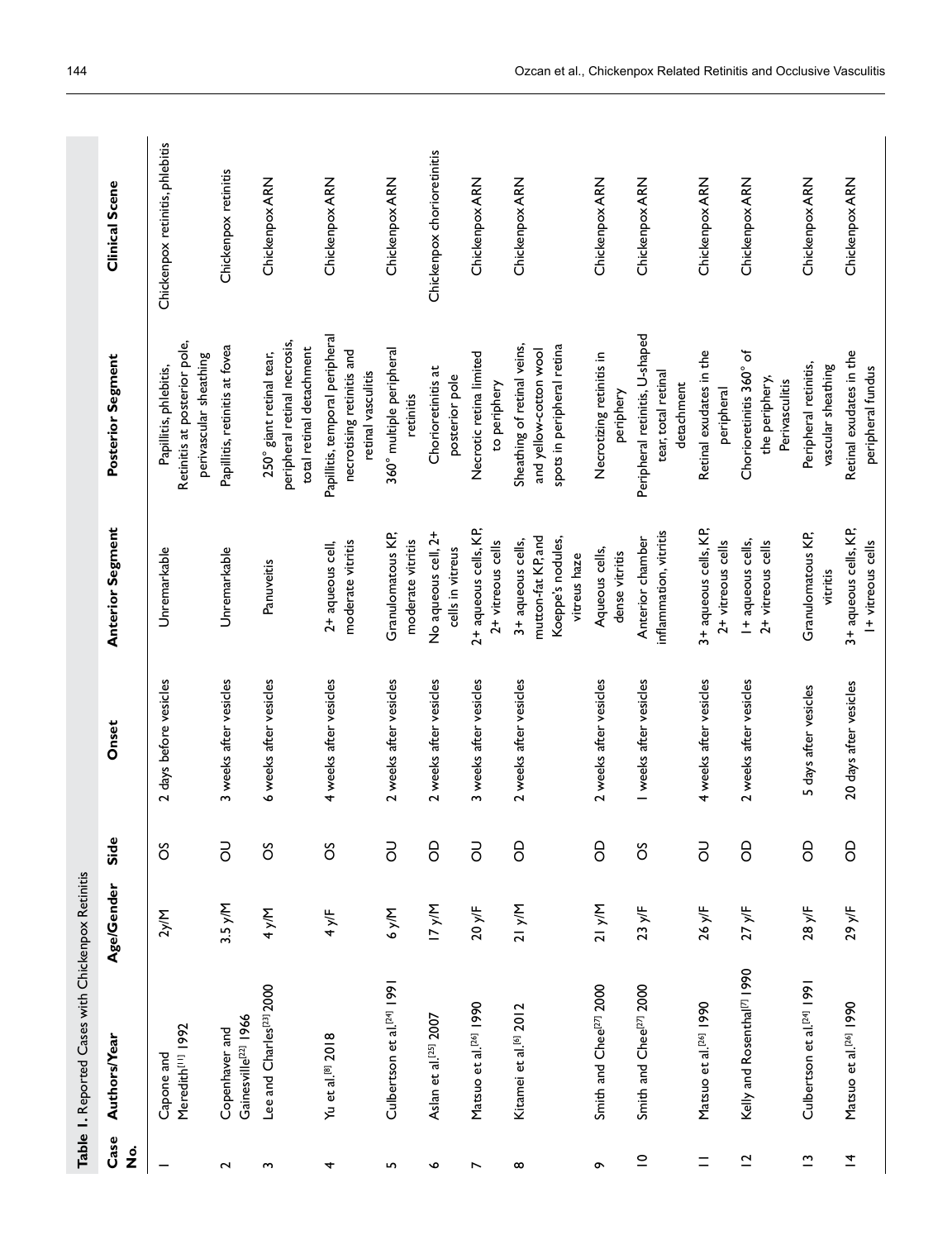|             | Table 1. CONT.                                  |                 |      |                        |                                             |                                                                   |                |
|-------------|-------------------------------------------------|-----------------|------|------------------------|---------------------------------------------|-------------------------------------------------------------------|----------------|
| 。<br>2      | Case Authors/Year                               | Age/Gender      | Side | Onset                  | <b>Anterior Segment</b>                     | Posterior Segment                                                 | Clinical Scene |
| L           | Smith and Chee <sup>[27]</sup> 2000             | 29 y/F          | ő    | 2 weeks after vesicles | Moderate uveitis,<br>moderate vitritis      | periphery, mild retinal arteritis<br>A tiny focus of retinitis at | Chickenpox ARN |
| ڡ           | Culbertson et al. <sup>[24]</sup> 1991          | 32 y/M          | 8    | 16 days after vesicles | Moderate uveitis,<br>moderate vitritis      | Necrotizing retinitis                                             | Chickenpox ARN |
|             | Tajunisah and Reddy <sup>[28]</sup> 2001        | $32 \text{ yr}$ | 8    | I weeks after vesicles | 3+ aqueous cells,<br>KP, vitritis           | Peripheral retinitis                                              | Chickenpox ARN |
| ≌           | Bolivar et al. <sup>[29]</sup> 2007             | 34 y/M          | ő    | 3 weeks after vesicles | KP, I+ vitreous cells<br>4+ aqueous cells,  | Peripheral source of necrotizing<br>retinitis, retinal vasculitis | Chickenpox ARN |
| $\tilde{c}$ | Culbertson et al. <sup>[24]</sup> 1991          | 35 y/M          | ő    | 4 weeks after vesicles | aqueous cells, KP, vitritis                 | Peripheral necrotizing retinitis                                  | Chickenpox ARN |
| 20          | Gargouri et al. <sup>[2]</sup> 2016             | 35 y/M          | 8    | 3 weeks after vesicles | KP, 3+ vitreous cells<br>Few aqueous cells, | Retinal infiltration affecting<br>the far periphery               | Chickenpox ARN |
| ಸ           | Ehongo-Bidime et al. <sup>poj</sup> 1995 43 y/M |                 | 8    | 12 days after vesicles |                                             | Retinal necrosis in temporal<br>periphery                         | Chickenpox ARN |
| 22          | Barondes et al. <sup>[31]</sup> 1992            | Adult/M         |      | 2 weeks after vesicles |                                             | Retinal detachment                                                | Chickenpox ARN |
|             | ARN: Acute retinal necrosis.                    |                 |      |                        |                                             |                                                                   |                |

retinitis and occlusive vasculitis in an immunocompetent girl vaccinated for VZV and the second case which ocular symptoms were seen in very early period of chickenpox in the literature.

# **Case Report**

This study was performed with informed consent and followed the guidelines of the Ethics Committee of the Ankara University Faculty of Medicine. A 13-year-old girl was admitted to ophthalmology department of Ankara University School of Medicine with a 3-day history of vi sual loss in her right eye. Review of her recent medical history revealed that she was diagnosed with chickenpox by virtue of vesicular skin rash started 5 days ago, and her 4-year-old sister also had chickenpox 2 weeks ago. Best corrected visual acuities were counting fingers at 1.5 m in her right eye and 20/20 in the left eye with myopic correc tion. Intraocular pressure was within normal limits. Ante rior segment's microscopic examination revealed subtle anterior chamber inflammation and mild vitritis. Fundu scopic examination of right eye disclosed white patchy areas of retinitis and intraretinal hemorrhages along the superotemporal branch of retinal vessels and yellow col ored paracentral macular ischemia (Fig. 1a). FFA showed delayed filling of superotemporal retinal vein, staining of venous wall, ischemia along the side of vein without leak age (Fig. 1b, c). Optical coherence tomography showed the features of paracentral acute middle maculopathy; band-like hyper-reflective plaque at the level of the inner nuclear layer extending from the outer plexiform layer to the inner plexiform layer at paracentral location (Fig. 1d). The left eye was normal. Based on her recent chicken pox infection and clinical characteristics such as occlusive vasculitis and white patchy foci of retinal involvement, chickenpox retinitis was suspected, and for confirmation anterior chamber paracentesis was performed for aque ous PCR analysis. After immediate hospitalization, intra venous acyclovir treatment at  $3 \times 10$  mg/kg daily dose was started. Aqueous humor VZV DNA and serum IgM and IgG for VZV were reported positive. When we ques tion the vaccination history, we found out that when she was 12 months old, she was vaccinated only one dose for VZV vaccine according to national vaccine schema. Her immunoglobulin subgroup analysis was normal and CD4 lymphocyte count was within normal limits. Oral methylprednisolone was added at a dose of 64 mg/day at 3<sup>rd</sup> day of hospitalization. After 5 days of treatment, white foci of retinitis began to resolve. We discontinued systemic steroid as the inflammation subsided rapidly. She was treated with 14 days of intravenous acyclovir and discharged with oral valacyclovir  $3 \times 1000$  mg/day.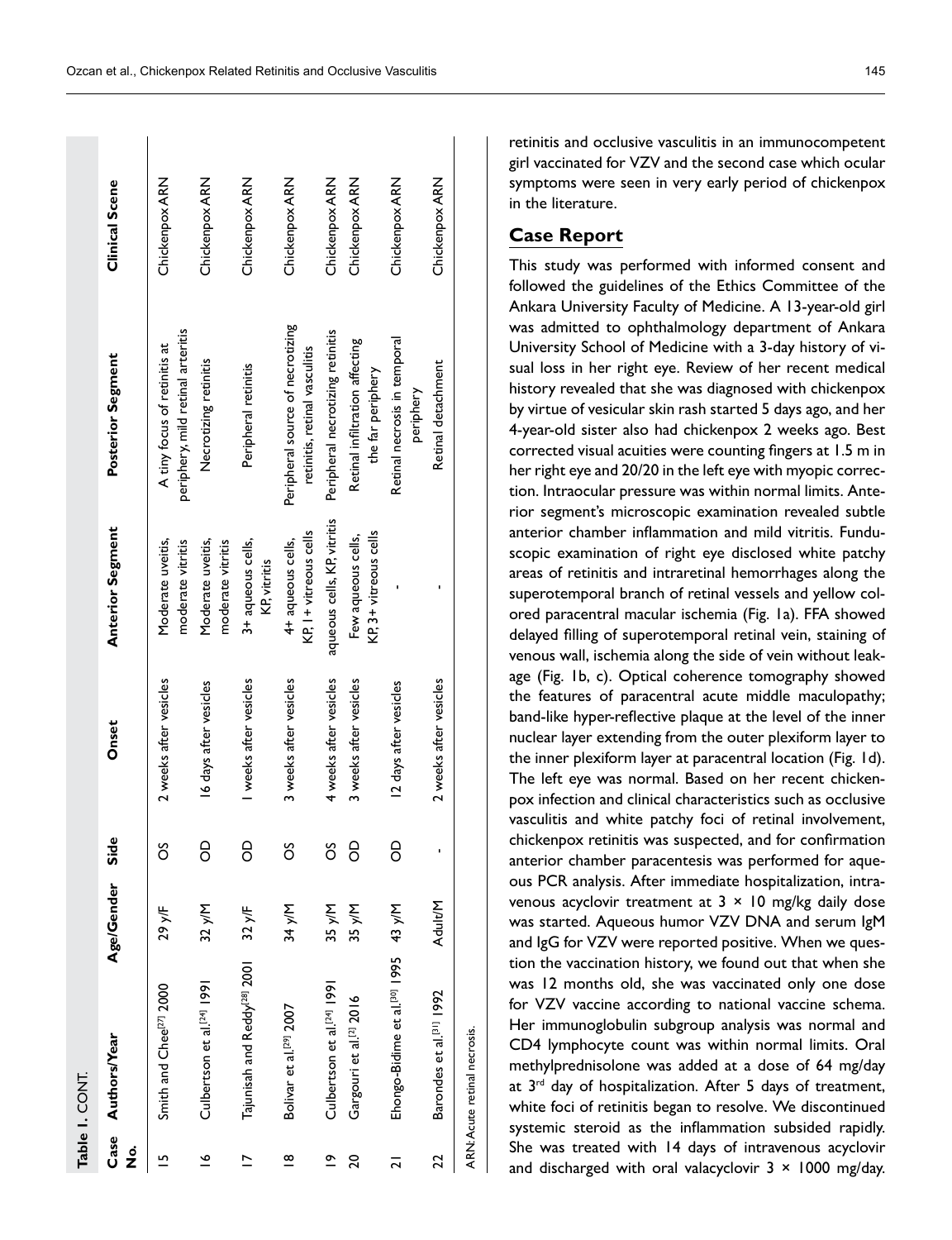

**Figure 1. (a)** Fundus photography of right eye discloses white patchy foci of retinitis and intraretinal hemorrhages along the superotemporal branch of retinal vessels and yellow paracentral ischemia in macula due to occlusive vasculitis. **(b)** Early phase of fluorescein angiography reveals delayed filling of superotemporal branch of retinal vein and hypofluorescent areas corresponding to intraretinal hemorrhages. **(c)** Late phase of the fluorescein angiography shows staining of superotemporal branch of retinal vein without remarkable leakage. **(d)** Optical coherence tomography shows paracentral irregular hyper-reflective band extending from the outer plexiform layer to the inner plexiform layer.

In the control visit at 4<sup>th</sup> week of treatment, best corrected visual acuity was 20/50, retinitis resolved but macular edema had developed (Fig. 2a, b). Intravitreal 0.1 ml/2.5 mg bevacizumab treatment with prior anterior chamber paracentesis to prevent intraocular pressure spikes was administered for

3 times in every month. Antiviral therapy was discontinued at the 8 weeks of disease onset after confirmation of PCR negativity of aqueous humor from paracentesis material for VZV DNA. After 3 injections edema subsided completely. At 6 month following-up retinal ischemia in superotemporal



**Figure 2. (a)** In the control visit at 4th week of treatment, fundus photograph shows that white foci of retinitis had almost disappeared and temporal to macula white centered retinal hemorrhages resembling Roth spots persist. **(b)** Optical coherence tomography reveals edema in temporal macula.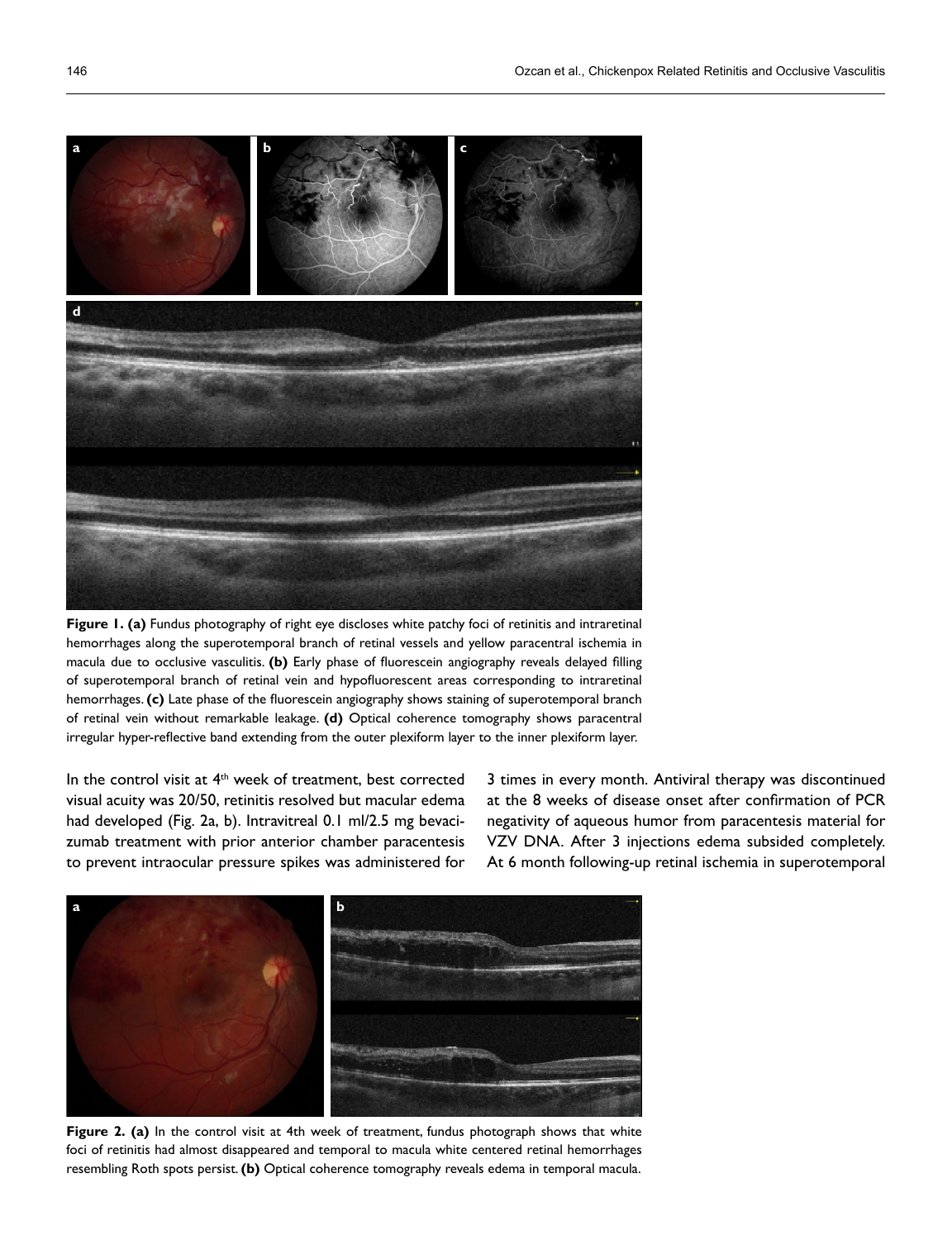periphery was observed and photocoagulation of ischemic areas was applied. At the 1st year of the treatment her visual acuity was 20/80 and there was no edema and neovascularization (Fig. 3a, b).

# **Discussion**

VZV is an enveloped DNA virus, and it belongs to herpes virus family like, herpes simplex virus, cytomegalovirus, and Epstein-Barr viruses. Herpes viruses may all cause viral retinitis in healthy or immunocompetent patients. Acute retinal necrosis (ARN) and progressive outer retinal necrosis (PORN) represent a spectrum of rapidly progressing necrotizing herpetic retinopathies, caused by reactivation of latent viral infection. The clinical picture resulting from herpetic infection depends on the host's immune status. ARN generally involves immunocompetent patients, starts peripherally, and spreads centripetally (12). The clinical diagnosis of ARN is based on the diagnostic criteria established by the American Uveitis Society, which consists of: (1) one or more discrete foci of peripheral retinal necrosis, (2) occlusive retinal vasculitis with arteriolar involvement, (3) prominent inflammation



**Figure 3. (a)** The left fundus photograph 14 months after presentation reveals the disc and retinal vasculature has returned to normal. There is superotemporal atrophic retinal scarring due to photocoagulation. **(b)** Optical coherence tomography discloses a slight temporal macular atrophy mainly in inner retinal layers.

in the anterior and posterior chambers, (4) circumferential disease spread, and (5) rapid progression of disease in the absence of treatment (13). ARN almost always occurs with reactivation of a herpetic latent virus, nonetheless, primary herpes infections may cause a clinical picture resembling ARN. PORN is multifocal outer retinitis with early involvement of posterior pole and seen in immunocompromised patients. Varicella zoster induced PORN has also been reported in immunocompetent patients with idiopathic CD4 lymphocytopenia (14).

Only 1.8% of cases of chickenpox occur after the second decade of life and produce more severe systemic illness than in children (15). It is not surely understood why adults get serious complications whereas children has relatively mild disease. In adults the immune system is stronger and more mature than in children. Hypothetically, it is possible, that existence of the aggressively strong and potent cell mediated immune response to VZV in adults may be harmful for the host, leading to excessive damage of infected cells which consequently lead to more severe disease and higher percentage of complications. The strongest cell-mediated immune responses to VZV appear to be in early adulthood (16).

When we searched the literature 22 cases of viral retinitis related with chickenpox infection were reported up to now (Table 1). When we reviewed these cases, 6 of them were younger than 18 years of age (27.2%). Among the patients younger than 18 years of age, 3 of them (50%) had retinitis with peripheral retinal involvement and severe clinical presentation with iridocyclitis and 2 of these cases also had necrosis as seen in ARN. Remaining 3 cases (50%) had similarities with our case such as, posterior pole involvement, subtle iridocyclitis and mild retinitis without necrosis. However, 16 patients older than 18 years of age had clinical picture resembles ARN without exception (100%). Although chickenpox is rare in adults, considering all these reported cases, chickenpox retinitis is more common in adults than children. Furthermore, we may hypothesize that chickenpox retinitis in adults unexceptionally resembles ARN; nevertheless, in children clinical course can be milder. Considering age difference of immune reaction, mild retinitis in our case and in other three mild cases reported in children could be related with immature cell mediated immunity however severe reaction to chickenpox and ARN like course is inevitable in adults.

Up to 16% of all patients with ARN experience symptoms of abnormal cellular immunity (12). Immunogenetic predisposition may also be responsible for abnormal immune response as well as impaired immunity or increased susceptibility to infection and different clinical course of ocular involvement in same age group.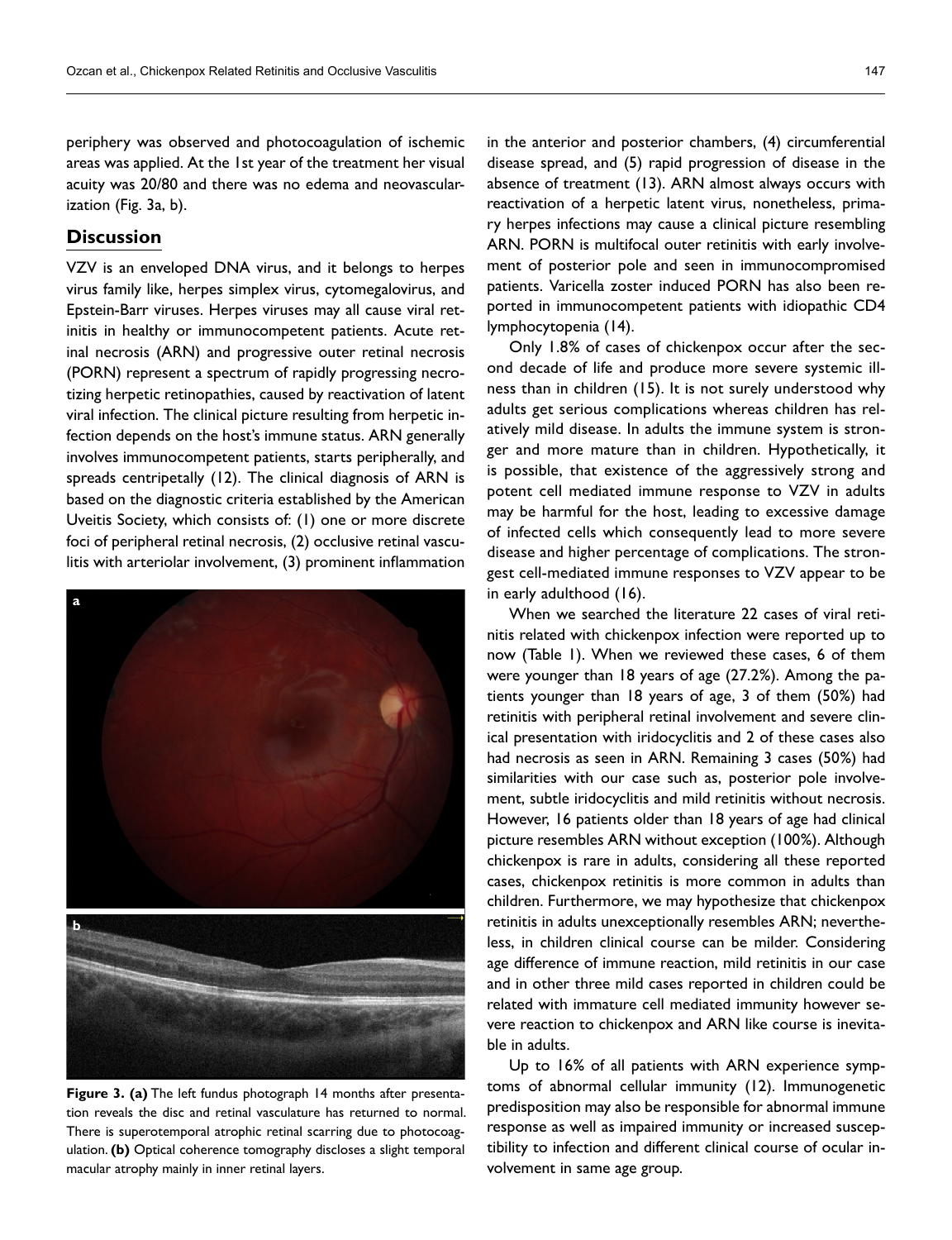Cell-mediated immunity, mainly the CD4 lymphocytes responses, are essential for recovery from primary or reactivation infection with VZV (17). The initial encounter of a naive immune-competent lymphocyte with an antigen induces a primary immune response; a later contact of the host with the same antigen will induce a more rapid and severe secondary immune response. Immunological response to chickenpox and zoster is different, advocating retinal involvements may show different clinical features. Chickenpox induces milder anti-varicella immune response which may contribute to rapid improvement of ocular inflammation with good visual prognosis and less anterior chamber inflammation in comparison to varicella zoster. Retinal involvement in chickenpox is less fulminant and less necrotic in nature than varicella zoster which may results less retinal tear and retinal detachment.

Vasculitis in the form of phlebitis or arteriolitis, as another complication of chickenpox, may coexist with or without VZV retinitis. In eight of 22 reported chickenpox retinitis (36.3%), retinal vasculitis was coexisting with retinitis, as in our case. The exact mechanism of pathogenesis of venous thrombosis following VZV is not known as for arteriopathy, but the postulated theories are vasculitis, direct endothelial damage, or acquired protein S deficiency secondary to molecular mimicry (18). In our case, retinitis resolved successfully with anti-viral treatment in <4 weeks but macular edema due to occlusive vasculitis became the major problem to cope.

Varicella vaccine has been marketed since 2002, in Turkey. In 1st years of marketing a single dose vaccine after 12 months of age was recommended by pediatricians, as a result one dose of vaccine was given to our patient in 2004. One dose of vaccine showed good short-term efficacy in clinical trials, and in the first observational studies (19). However, recent studies on the causes, effects, and consequences of breakthrough varicella after one-dose vaccination show that varicella vaccine should be given in two doses at least 4–6 weeks apart to achieve effective, long-lasting protection against chickenpox (20).

Due to its low bioavailability oral administration of acyclovir is not adequate for initial treatment, the standard of treatment should be intravenous administration. The half-life of acyclovir in circulation is around 3 h, so it is necessary to administer three times daily. The dosage of  $3 \times 10$  mg/ kg is a common regimen for the initial treatment. Although there have been no controlled studies till now, oral treatment is recommended up to 3–4 months following initial intravenous treatment for ARN (21). Our case did not have ARN, only had a mild retinitis which resolved 4 weeks after the start of antiviral treatment. In addition, aqueous humor PCR was negative for VZV DNA at week 8 of treatment.

Therefore, we discontinued antiviral treatment at 8 weeks.

Clinicians should be aware of chickenpox as a cause of occlusive retinal vasculitis and retinitis even in vaccinated children. Without treatment, the prognosis of is poor, with progressive retinitis and ischemia, complex retinal detachment; the outcome for these patients following vitrectomy remains poor (23). This case demonstrates that with early diagnosis and treatment, a good visual outcome can be achieved.

## **Conclusion**

Clinicians should be aware of chickenpox as a cause of occlusive retinal vasculitis and retinitis even in vaccinated children. Without treatment, the prognosis of is poor, with progressive retinitis and ischaemia, complex retinal detachment; the outcome for these patients following vitrectomy remains poor. 23 This case demonstrates that with early diagnosis and treatment, a good visual outcome can be achieved.

#### **Disclosures**

**Informed consent:** Written informed consent was obtained from the patient for the publication of the case report and the accompanying images.

**Peer-review:** Externally peer-reviewed.

#### **Conflict of Interest:** None declared.

**Authorship Contributions:** Concept – G.O.; Design – G.O.; Supervision – G.O., N.Y., H.A., E.I., E.T.; Materials – G.O., E.T.; Data collection and/or processing – G.O., E.T.; Analysis and/or interpretation – A.G.O., E.T.; Literature search – G.O., E.T.; Writing – G.O., E.T., P.B.K., N.Y.; Critical review – G.O., H.A., E.I., E.T.

## **References**

- 1. Kim JH, Lee SJ, Kim M. External ophthalmoplegia with orbital myositis in an adult patient after chickenpox infection. BMJ Case Rep. 2014;2014:bcr201320241. [\[CrossRef\]](https://doi.org/10.1136/bcr-2013-202415)
- 2. Gargouri S, Khochtali S, Zina S, Khairallah M, Zone-Abid I, Kaibi I, et al. Ocular involvement associated with varicella in adults. J Ophthalmic Inflamm Infect 2016;6:1–[5. \[CrossRef\]](https://doi.org/10.1186/s12348-016-0117-9)
- 3. Azevedo AR, Simões R, Silva F, Pina S, Santos C, Pêgo P, et al. Optic neuritis in an adult patient with chickenpox. Case Rep Ophthalmol Med 2012;2012:1–4. [\[CrossRef\]](https://doi.org/10.1155/2012/371584)
- 4. Ryu J, Park KA, Oh SY, Kim SJ, Cho K, Min JH, et al. Perioptic neuritis related with varicella-zoster virus infection preceding sixth cranial nerve palsy and progressive outer retinal necrosis in a immunocompetent patient. J Neurol S[ci 2017;373:155–6.](https://doi.org/10.1016/j.jns.2016.12.041)
- 5. Biswas J, Nagpal A, Chopra S, Karna S. Resolution of chicken pox neuroretinitis with oral acyclovir: A case report. Ocul Im-munol Inflamm 2003;11:315-[8. \[CrossRef\]](https://doi.org/10.1076/ocii.11.4.315.18267)
- 6. Kitamei H, Namba K, Kitaichi N, Wakayama A, Ohno S, Ishida S. Chickenpox chorioretinitis with retinal exudates and periphlebitis. Case Rep Ophthalmol 2012;3:180–[4. \[CrossRef\]](https://doi.org/10.1159/000339128)
- 7. Kelly SP, Rosenthal AR. Chickenpox chorioretinitis. Br J Oph-